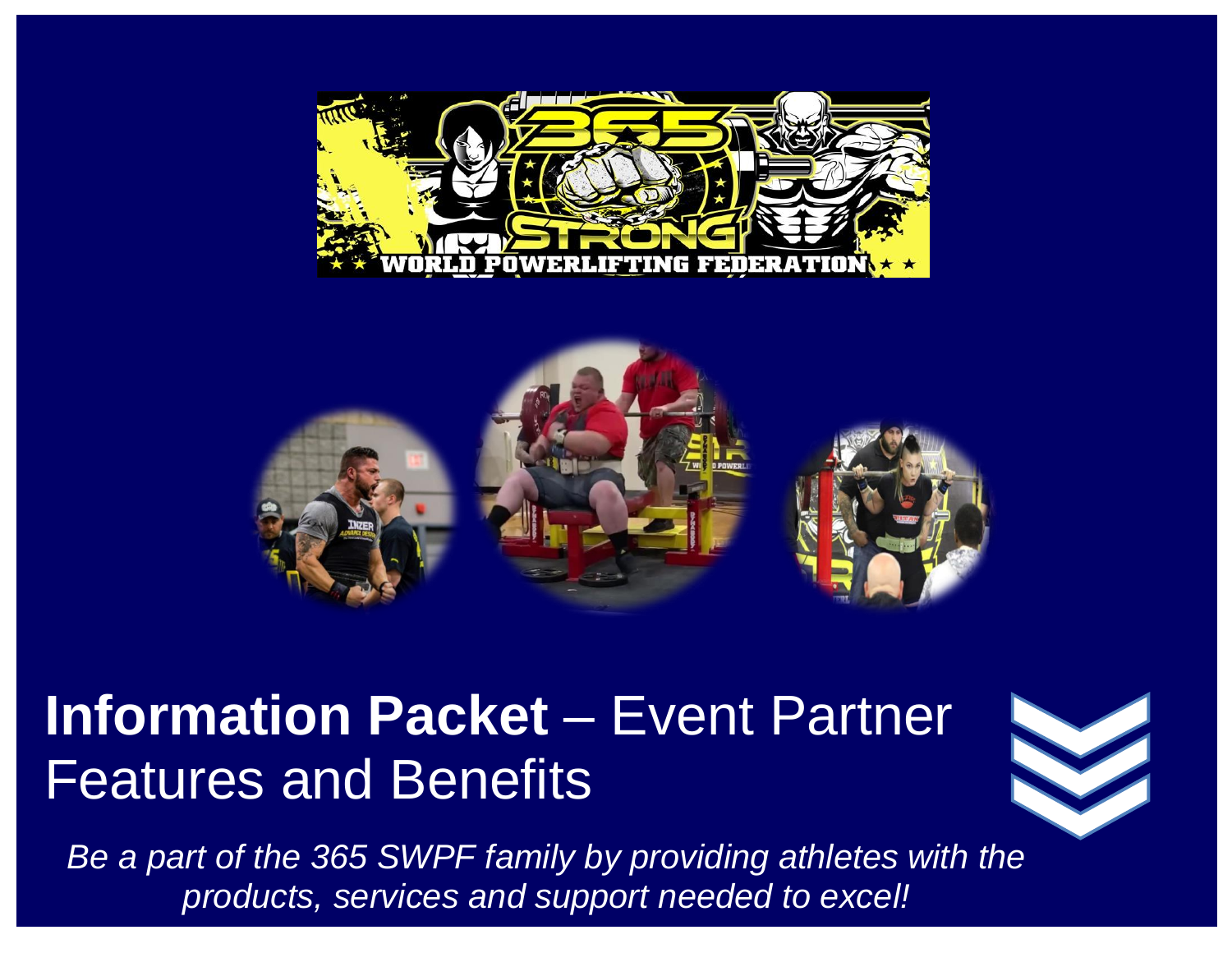#### **Introduction**

**365 Strong World Powerlifting Federation (365 SWPF) is a nationally and internationally recognized powerlifting organization approved to hold sanctioned powerlifting events throughout the globe. Over a two year span our international events have attracted athletes from the United States, India, Finland, Scotland, Georgia, Cameroon, Nigeria, Uganda, Spain, Germany, Czech Republic, Italy, Greece as well as several other nations. 365 SWPF chairpersons have already been named in various U.S. states or regions, Finland and Georgia…and it's only the beginning. Founded in January 2016 by Federation President Bill Clary, the 365 SWPF has immediately captured the attention of the powerlifting world. Unlike most federations, we believe in welcoming all athletes, regardless of what federation they may have come from, what competition gear they choose or don't choose to wear or whether they compete as a "tested" or "untested" athlete. This is the only way our sport will become united and gain in popularity.**

#### **General Information**

- **Fastest Membership Growth in the Sport! Within the past 5 years 365 SWPF membership has grown to just over 2,500 active card holding members and the rate of growth is steadily increasing. Projections show, over the next fiscal year federation membership is expected to top 3,250!**
- **Proactive Marketing Initiative! Our membership demographic global reach has grown by leaps and bounds. We've initiated an aggressive social media campaign, weekly podcast and soon to be added skyped interviews with the sports former and present stars, meet hosts and our supporting partners. Most of our events feature a live event feeds and interviews over social media.**
- **Our 2021 event schedule shows an increase of 50% over any past year! Another 2-3 meets are still pending. Host venues are selected based on, 1) event friendly for the athlete, vendor, etc., 2) geographic diversity, 3) adequate equipment and space**

**• Membership Demographic:** 

➢ **Strength Athletes / Fitness enthusiast / Health conscious consumer** 

➢ **Gender Ratio: 68.5% Male and 31.5% Female** 

➢ **Age Demo: 17% - 11-19, 24% - ages 20-29; 28% - ages 30-39; 31% - ages 40 & Older** 

➢ **86% take Vitamins or Supplements** 

➢ **74% drink Energy Drinks** 

➢ **100% have or will Purchase Lifting Gear** 

➢ **96% drive a vehicle** 

➢ **61% own a house or property** 

**• Repeat Business! 88% of 365 Strong members compete in multiple events.**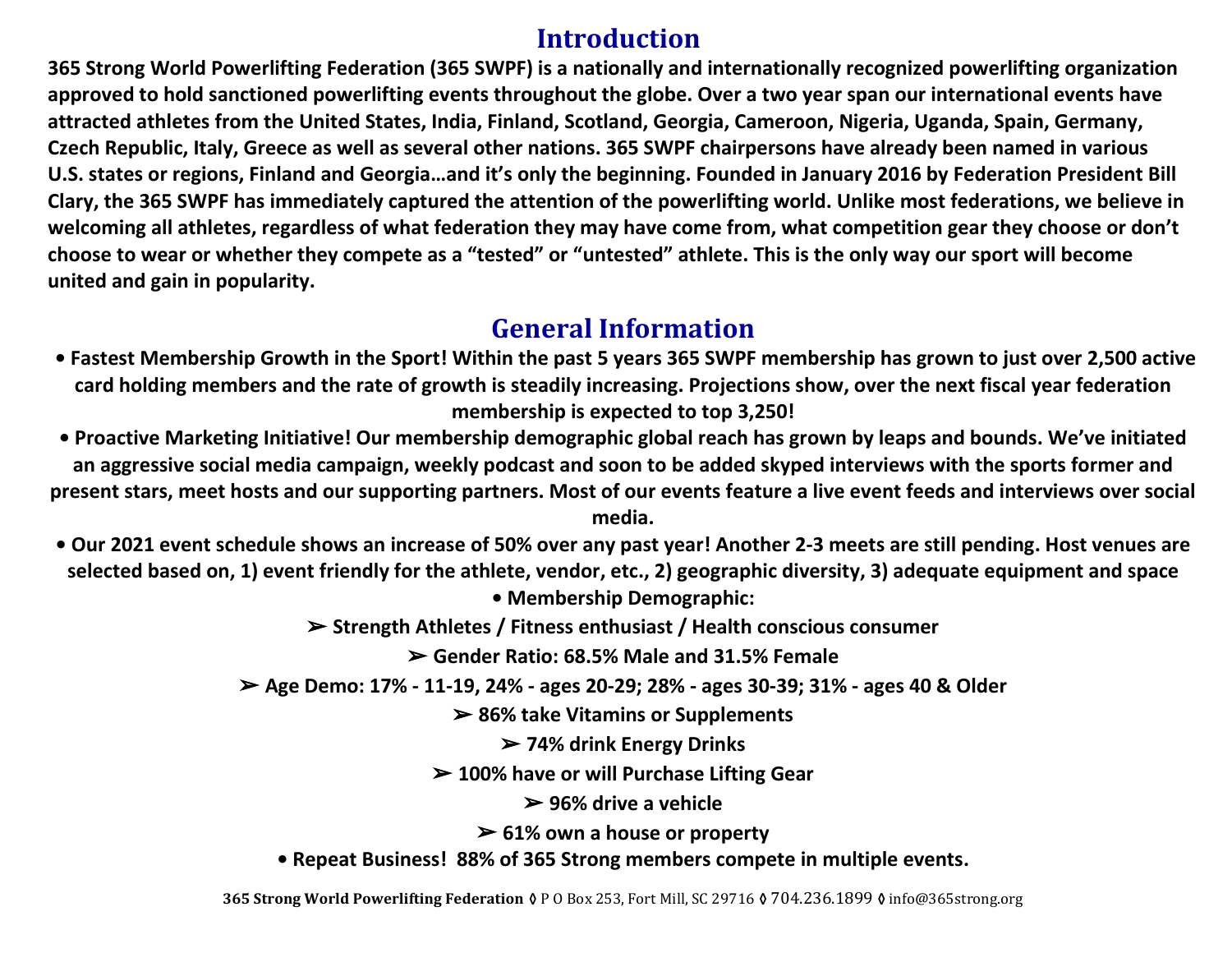#### **Commitment to Partnering Sponsors**

**We believe in partnering with our 365 SWPF supporting cast of sponsors, vendors and advertisers and deliver on a that commitment by placing tremendous value by maximizing your marketing investment. Optional Features: Website Dedicated Link,<https://www.365strong.org/supportteam>** → Partner contributions go directly toward, promote partner, athletes and events, event awards, annual team derby and **in other ways that support our athletes. Promote your Company Brand to your primary demographic "user" Receive direct website link from this site to yours Event partners are highlighted in event programs & flyers, social media, etc. Promotional email blasts to our 365 Strong membership Choose from a variety of partnership programs Event partners may display their products or services An ongoing array of live event announcements that inspire people to your display area Event display of your company banner…increased visibility Pre and Post-Event promo-news highlighting your brand Live podcasts or zoom broadcasts at our events, aired on social media Live and recorded on and off-site interviews that support your products or services Become a VIP Host Partner for a specific event(s)...company name highlights the event title Choose to be involved in all annual events, several or just one event**



**365 Strong World Powerlifting Federation ◊** P O Box 253, Fort Mill, SC 29716 **◊** 704.236.1899 **◊** info@365strong.org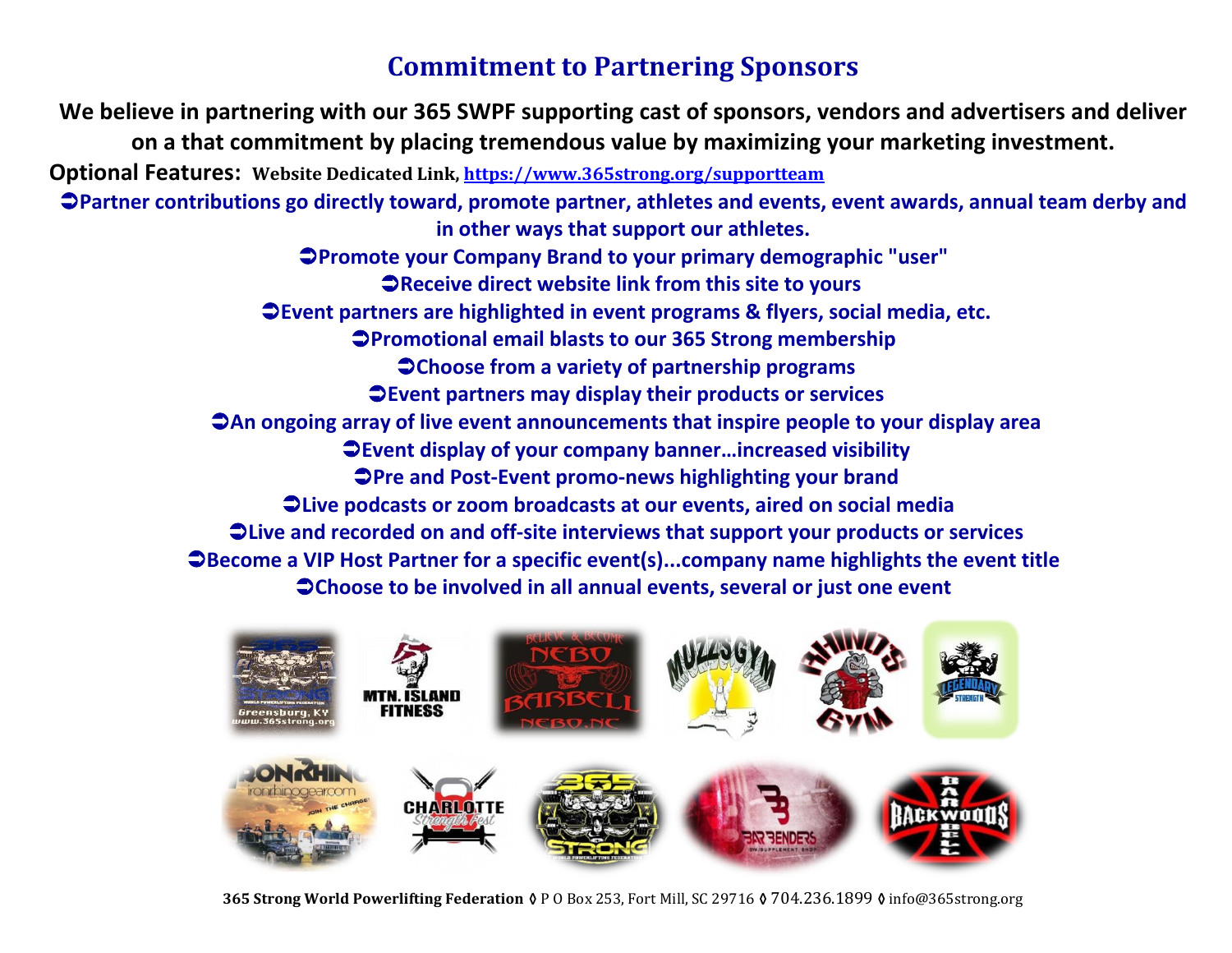# **Creating a Winning Formula**

Bill Clary is a former 5-time National level competitor, 4-time National Meet Promoter and CEO of his own consulting firm. So, Bill and the 365 SWPF executive team of experts know powerlifting and the detail that separates this federation from the rest…and together with we're proving it!

The 365 SWPF Winning "Team" Formula:

- Value all relationships, with each athlete, sponsor, spectator, meet employee, venue personnel and behind the scenes help
- Honor the athlete with photos, videos, pre-meet intros, stories and news releases for their local papers
- Provide continuous communication leading up to an event and following that event on prep and outcome
- Ensure that each meet official and referee is thoroughly trained and prepared for any challenge
- Ensure that all equipment is up to 365 SWPF specifications
- Provide an extraordinary lifting environment, equipment, walk-up song music meet DJ, great meet venue, sound system heard by the competitors – in the warm-up area and platform and share live feeds of all the action over social media
- Just prior to each event we introduction of each lifter, sponsor and meet official, viewing an inspirational video, the singing of our National Anthem, and a special crowd introduction of all lifters and/or spectators, sponsors, etc. that served in the military, law enforcement, or as firefighters (as time allows)
- Continual announcements of the lifting order 5-6 lifters deep, so competitors can prepare accordingly
- Recognize our great supporting cast of meet partners (sponsors, vendors, etc.) throughout the event and during any stoppage in action. Partnering businesses and host facilities have an opportunity to speak with the crowd about their particular product or service
- Large visible scoreboard that posts, flight order, the current lifter, weight attempting, division, etc.
- Event Partners are again recognized for their contribution, plus they have the honor of handing out awards to the athletes after results are in. This also can include announcing our Best-Lifters, Team champion and any distribution of cash awards
- Inclusion of post meet interviews with athletes, host, sponsors, etc.
- All meet results are posted within 48 hours on our website and forward those results to powerliftingwatch.com and open powerlifting
- Follow-up contact lists, per request